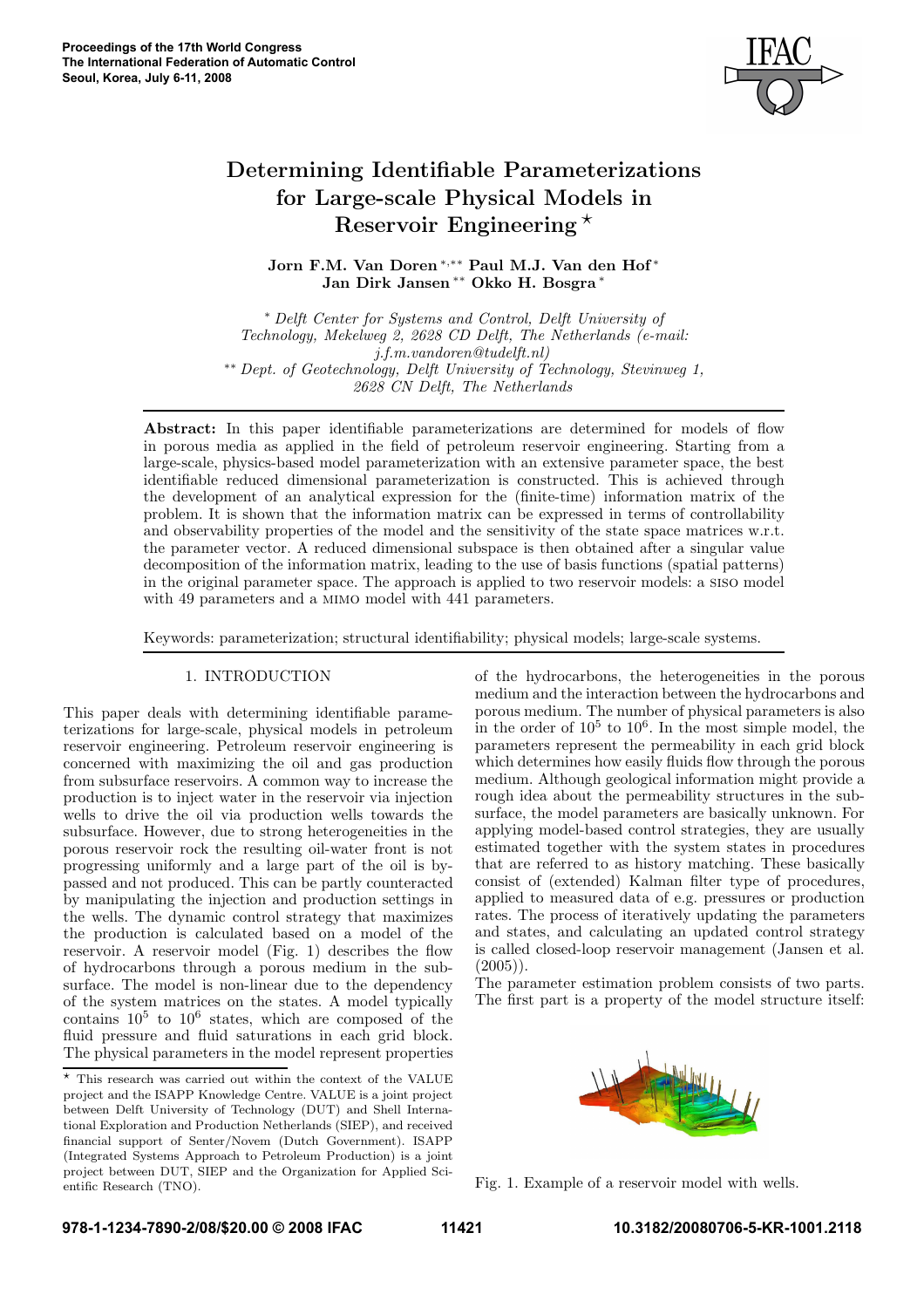is it possible at all to distinguish two given parameters sets, provided the input is chosen the best possible way? This property is called structural identifiability of a model parameterization. The second part of the parameter estimation problem is to find out if the actual input is informative enough to allow this distinction. This leads to the requirement that the input is persistently exciting. In this paper the first part is investigated.

The notion of structural identifiability was first stated by Bellman and Åström (1970) and has been extensively studied in the field of compartmental modeling (Godfrey (1983), Norton (1980)). State-space model parameterizations are analyzed by Glover and Willems (1974), Grewal and Glover (1976) and Walter (1987). It is important to notice that observable and controllable systems can still be not structurally identifiable (DiStefano (1977)). A test for local structural identifiability of high-order state-space models is proposed in Dötsch and Van den Hof (1996). Lately there has been a renewed interest in structural identifiability analysis, with contributions from Bazanella et al. (2007) and Stigter and Peeters (2007), where the latter authors analyze non-linear systems.

For reservoir models it is shown in e.g. Tavassoli et al. (2004) that different parameter sets can lead to the same input-output behavior. Apparently, there is no unique relation between the input-output behavior of the model and the physical parameters. In other words, the model parameterization is not structurally identifiable. As a result, the parameter estimation problem is ill-posed. This is problematic, because an incorrect parameter estimate can lead to incorrect long-term predictions.

One way to overcome the ill-posedness in the parameter estimation problem is by constraining the solution space for the model parameters through the addition of regularization terms to the objective function. Another way is to restrict the parameter space to a low-dimensional space, guaranteeing (local) structural identifiability. In this paper we choose for the latter option and an identifiable parameterization is determined using local structural identifiability analysis.

First we will briefly review the local structural identifiability problem. Then we will present our approach, which is based on Dötsch and Van den Hof (1996). However, our approach is derived in a simplified manner, is fit for models with multiple inputs and outputs (mimo), and the calculation is more efficient. In Section 4 the reservoir model is described, and two examples are presented in Section 5.

#### 2. STRUCTURAL IDENTIFIABILITY

Consider a linear, time-invariant, discrete time, state-space model structure, parameterized in  $\theta$ :

$$
\mathbf{x}(k+1) = \mathbf{A}(\boldsymbol{\theta})\mathbf{x}(k) + \mathbf{B}(\boldsymbol{\theta})\mathbf{u}(k)
$$
(1)  

$$
\mathbf{y}(k) = \mathbf{C}(\boldsymbol{\theta})\mathbf{x}(k),
$$
(2)

where  $\mathbf{x}(k) \in \mathbb{R}^n$ ,  $\mathbf{u}(k) \in \mathbb{R}^m$ ,  $\mathbf{y}(k) \in \mathbb{R}^p$ , and  $\boldsymbol{\theta} \in \mathbb{R}^q$ . There are several approaches to evaluate the structural identifiability of a model. In this paper we use the local structural identifiability formulation of Glover and Willems (1974).

Definition 1: A model structure is said to be locally identifiable from the input-output behavior at  $\hat{\theta}$  if, for every  $\theta_1, \theta_2$  in the neighborhood of  $\hat{\theta}$ 

$$
G(q, \theta_1) = G(q, \theta_2) \rightarrow \theta_1 = \theta_2,
$$

with  $G(q, \theta) = \mathbf{C}(\theta) (q\mathbf{I} - \mathbf{A}(\theta))^{-1} \mathbf{B}(\theta)$  and q the forward shift operator.

In words: in the neighborhood of  $\hat{\theta}$  there are no two models with distinct parameters which have the same input-output behavior.

Note that  $G(q, \theta)$  can be written as:

$$
G(q, \theta) = \sum_{k=1}^{\infty} \mathbf{M}(k, \theta) q^{-k},
$$
 (3)

where  $\mathbf{M}(k, \theta) = \mathbf{C}(\theta) \mathbf{A}^{k-1}(\theta) \mathbf{B}(\theta)$  are the Markov parameters. Based on (3) we can argue that equality of the models  $G(q, \theta_1)$  and  $G(q, \theta_2)$  is related to equality of the Markov parameters of  $G(q, \theta_1)$  and  $G(q, \theta_2)$ . For reasons that become clear later the mimo Markov parameters are decomposed into  $p$  multi-input single-output (MISO) Markov parameters of dimension  $1 \times m$ , which are organized row-wise

$$
\overrightarrow{\mathbf{M}}(k,\theta) := [\mathbf{M}_{1*}(k,\theta), ..., \mathbf{M}_{p*}(k,\theta)],
$$
\n(4)

where  $\mathbf{M}_{i*}(k, \theta)$  denotes the j-th row of Markov parameter  $\mathbf{M}(k, \theta)$ .

We now present Lemma 1 on injective maps, which will lead together with Definition 1 to Proposition 2 (see also Glover and Willems (1974); Grewal and Glover (1976); Norton (1980)):

Lemma 1. Let  $\Omega$  be an open set in  $\mathbb{R}^n$  and  $f: \Omega \to \mathbb{R}^m$ be a k-times continuously differentiable map with  $k \geq 1$ . If  $\frac{\partial f(\boldsymbol{\theta})}{\partial \boldsymbol{\theta}}$  $\frac{f(\theta)}{\partial \theta}$  has constant rank l in a neighborhood of  $\hat{\theta}$ , then f is locally injective at  $\hat{\theta}$  if and only if  $l = n$ .

Proposition 2. Consider the map  $\overrightarrow{S}_r : \Theta \subset \mathbb{R}^q \to \mathbb{R}^{pmr}$ defined by:

 $\overrightarrow{\mathbf{S}}_r(\boldsymbol{\theta}) := [\overrightarrow{\mathbf{M}}(1,\boldsymbol{\theta}) \ \overrightarrow{\mathbf{M}}(2,\boldsymbol{\theta}) \ \dots \ \overrightarrow{\mathbf{M}}(r,\boldsymbol{\theta})] \in \mathbb{R}^{1 \times pmr}$ . (5) Then the model structure is locally identifiable in  $\theta_0$  if, for sufficiently large r, rank  $\left(\frac{\partial \vec{S}_r(\theta)}{\partial \theta}\right) = q$  in  $\theta = \theta_0$ .

This is equal to a rank test on the matrix:

$$
\mathcal{I}_r := \left(\frac{\partial \overrightarrow{\mathbf{S}}_r(\boldsymbol{\theta})}{\partial \boldsymbol{\theta}}\right) \left(\frac{\partial \overrightarrow{\mathbf{S}}_r(\boldsymbol{\theta})}{\partial \boldsymbol{\theta}}\right)^T \Bigg|_{\boldsymbol{\theta}_0},\tag{6}
$$

which has dimension  $q \times q$ . We will refer to (6) as an information matrix. It expresses the sensitivity of the parameters and combinations of parameters on the inputoutput behavior. If the model structure is not structurally identifiable, then the user of the model can decide to reparameterize the model such that the parameters that marginally contribute to the input-output behavior are eliminated.

# 3. IDENTIFIABILITY ANALYSIS BASED ON FINITE-TIME INFORMATION MATRIX

In this section we will first derive an expression for calculating the information matrix as given in (6). In subsequent subsections we explain how an identifiable parameterization is calculated, determine the minimum required number of Markov parameters  $r$ , and express the information matrix in terms of controllability, observability and matrix sensitivities.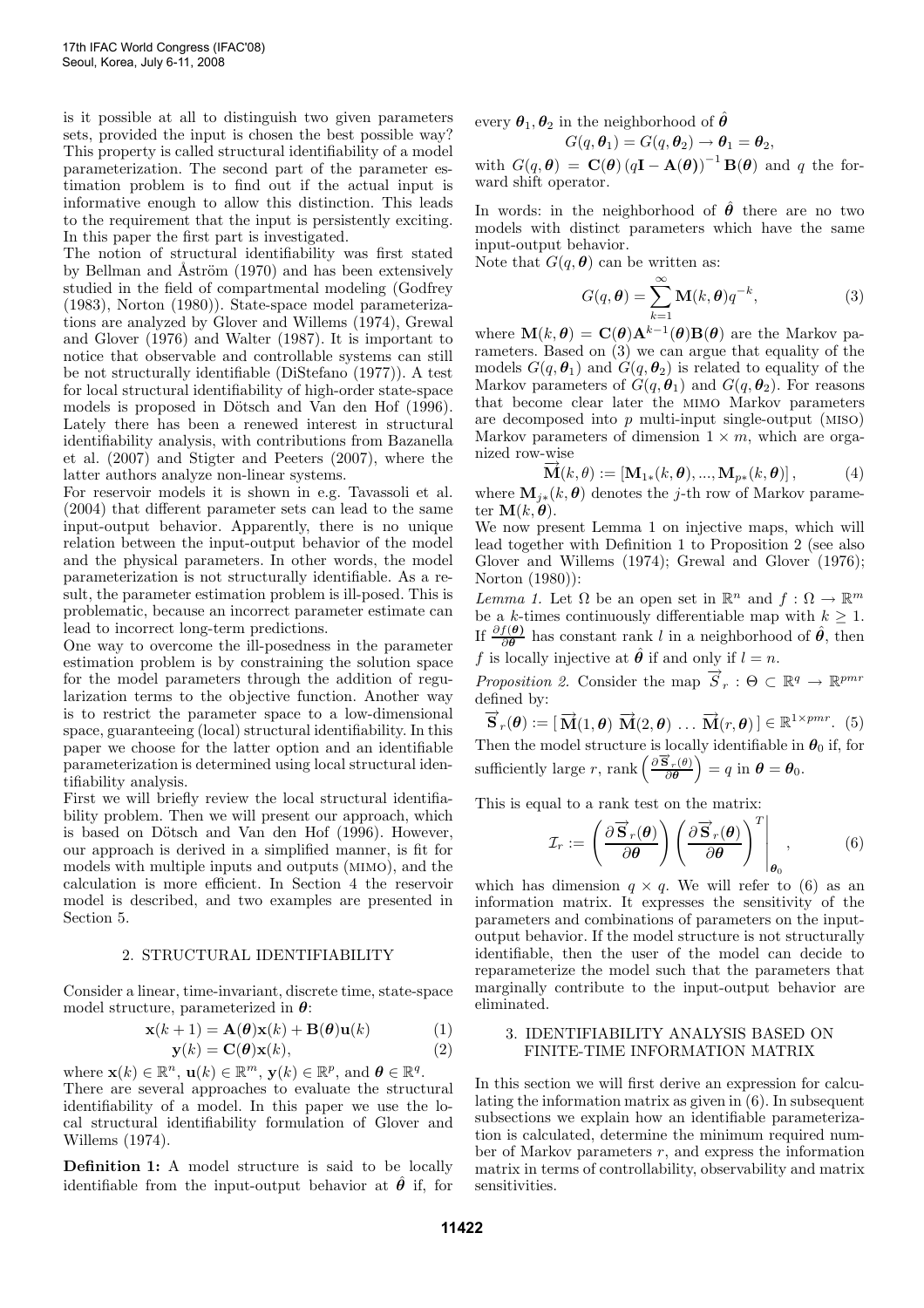## 3.1 Derivation

First recall that the chain rule for differentiating a matrix  $\mathbf{A}^{k}$  w.r.t.  $\theta_{i} \in \mathbb{R}$  gives us

$$
\frac{\partial \mathbf{A}^k}{\partial \theta_i} = \frac{\partial \mathbf{A} \mathbf{A}^{k-1}}{\partial \theta_i} = \mathbf{A} \frac{\partial \mathbf{A}^{k-1}}{\partial \theta_i} + \frac{\partial \mathbf{A}}{\partial \theta_i} \mathbf{A}^{k-1},\tag{7}
$$

where  $\frac{\partial \mathbf{A}^k}{\partial \theta_i}$  has dimensions equal to that of **A**. This can also be written as

$$
\frac{\partial \mathbf{A}^k}{\partial \theta_i} = \sum_{l=1}^k \mathbf{A}^{l-1} \frac{\partial \mathbf{A}}{\partial \theta_i} \mathbf{A}^{k-l}.
$$
 (8)

The Jacobian matrix of  $\mathbf{A}^k \in \mathbb{R}^{n \times n}$  w.r.t. the parameter vector  $\boldsymbol{\theta} \in \mathbb{R}^q$  is consequently given by:

$$
\frac{\partial \mathbf{A}(\boldsymbol{\theta})^k}{\partial \boldsymbol{\theta}} = \sum_{l=1}^k \left( (\mathbf{I}_q \otimes \mathbf{A}^{l-1}) \frac{\partial \mathbf{A}}{\partial \boldsymbol{\theta}} \mathbf{A}^{k-l} \right), \quad (9)
$$

where  $\mathbf{I}_q$  is the identity matrix with dimensions  $q \times q$ , ⊗ denotes the Kronecker product, and where  $\frac{\partial \mathbf{A}}{\partial \theta} \in \mathbb{R}^{qn \times n}$ consists of the partial derivatives  $\frac{\partial \mathbf{A}}{\partial \theta_i}$  organized under each other.

Similarly, the Jacobian matrix of  $M_{j*}(k, \theta) \in \mathbb{R}^{1 \times m}$  w.r.t.  $\boldsymbol{\theta}$  is:

$$
\frac{\partial \mathbf{M}_{j*}(k,\boldsymbol{\theta})}{\partial \boldsymbol{\theta}} = \frac{\partial \mathbf{C}_{j*}(\boldsymbol{\theta}) \mathbf{A}^{k-1}(\boldsymbol{\theta}) \mathbf{B}(\boldsymbol{\theta})}{\partial \boldsymbol{\theta}} = \n\frac{\partial \mathbf{C}_{j*}}{\partial \boldsymbol{\theta}} \mathbf{A}^{k-1} \mathbf{B} + (\mathbf{I}_q \otimes \mathbf{C}_{j*} \mathbf{A}^{k-1}) \frac{\partial \mathbf{B}}{\partial \boldsymbol{\theta}} \n+ \sum_{l=1}^{k-1} (\mathbf{I}_q \otimes \mathbf{C}_{j*} \mathbf{A}^{l-1}) \frac{\partial \mathbf{A}}{\partial \boldsymbol{\theta}} \mathbf{A}^{k-1-l} \mathbf{B}.
$$
\n(10)

Equation (10) shows that the Jacobian of each Markov parameter can be expressed using the system matrices A, B, C, and the analytical partial derivatives of the statespace system matrices w.r.t. the parameter vector. As stated in (5) the Markov parameters are organized rowwise  $\overrightarrow{S}_r =$ 

$$
\overrightarrow{\mathbf{S}}_{r} = \begin{bmatrix} \overrightarrow{\mathbf{M}}(1), \dots, \overrightarrow{\mathbf{M}}(r) \end{bmatrix} \in \mathbb{R}^{1 \times pmr},\tag{11}
$$

where we have omitted, for brevity, the dependence of  $\mathbf{S}_r$ and  $\mathbf{M}(k)$  on  $\boldsymbol{\theta}$ . The Jacobian of  $\mathbf{\overrightarrow{S}}_r$  w.r.t. the parameter vector  $\hat{\boldsymbol{\theta}} \in \mathbb{R}^q$  is defined as:

$$
\frac{\partial \overrightarrow{\mathbf{S}}_r}{\partial \boldsymbol{\theta}} = \left[ \frac{\partial \overrightarrow{\mathbf{M}}(1)}{\partial \boldsymbol{\theta}}, \dots, \frac{\partial \overrightarrow{\mathbf{M}}(r)}{\partial \boldsymbol{\theta}} \right] \in \mathbb{R}^{q \times pmr},\qquad(12)
$$

where  $\frac{\partial \vec{\mathbf{M}}(k)}{\partial \theta}$  $\frac{\mathbf{M}(k)}{\partial \boldsymbol{\theta}} \in \mathbb{R}^{q \times pm}$ , for  $k = (1, \ldots, r)$ .

Proposition 3. Using the notational conventions stated before, the information matrix  $\mathcal{I}_r$  for a multi-input multioutput system is defined as

$$
\mathcal{I}_r := \left. \frac{\partial \overrightarrow{\mathbf{S}}_r}{\partial \theta} \frac{\partial \overrightarrow{\mathbf{S}}_r^T}{\partial \theta^T} \right|_{\theta_0} = \sum_{i=1}^r \sum_{j=1}^p \left( \frac{\partial \mathbf{M}_{j*}(i)}{\partial \theta} \frac{\partial \mathbf{M}_{j*}^T(i)}{\partial \theta^T} \right) \right|_{\theta_0}
$$
(13)

with dimensions  $q \times q$ , and where  $\frac{\partial \mathbf{M}_{j*(i)}}{\partial \theta}$  is given by (10).

As in Dötsch and Van den Hof (1996)  $\mathcal{I}_r$  is computed using the matrices  $\mathbf{A}(\boldsymbol{\theta})$ ,  $\mathbf{B}(\boldsymbol{\theta})$ ,  $\mathbf{C}(\boldsymbol{\theta})$ ,  $\frac{\partial \mathbf{A}(\boldsymbol{\theta})}{\partial \boldsymbol{\theta}}$  $\frac{\partial \mathbf{A}(\boldsymbol{\theta})}{\partial \boldsymbol{\theta}}, \; \frac{\partial \mathbf{B}(\boldsymbol{\theta})}{\partial \boldsymbol{\theta}}$  $rac{\mathbf{B}(\boldsymbol{\theta})}{\partial \boldsymbol{\theta}}$  and  $\partial(\mathbf{C}\boldsymbol{\theta})$  $\frac{\overline{C}\theta}{\partial \theta}$ . Computation of the partial derivatives of  $\mathbf{A}(\theta)$ ,  $\mathbf{B}(\theta)$ ,  $\mathbf{C}(\theta)$  w.r.t.  $\theta_i$  ( $i = 1, \ldots, q$ ), for  $\theta = \theta_0$  is done analytically. However, the procedure given here is strongly simplified and much more direct compared to the one proposed by Dötsch and Van den Hof (1996), and has been extended to MIMO models. Also, computation of  $\mathcal{I}_r$  with (13) is computationally more efficient because the matrix is calculated as a whole, instead of element by element.

## 3.2 Identifiable parameterization

After calculating  $\mathcal{I}_r$  with (13) its rank is evaluated. The rank of  $\mathcal{I}_r$  provides an estimate of the number of linearly independent rows or columns in  $\mathcal{I}_r$ . It is denoted as

$$
l := \text{rank}\left(\mathcal{I}_r\right). \tag{14}
$$

Here we use a singular value decomposition (SVD) to determine the numerical rank (Golub and Van Loan (1996)). Let  $\mathcal{I}_r = \mathbf{U} \Sigma \mathbf{V}^T$  be the SVD of  $\mathcal{I}_r$ , where U and V are unitary and  $\Sigma = \text{diag}(\sigma_1, \ldots, \sigma_q)$  with  $\sigma_1 \geq \cdots \geq$  $\sigma_l \gg \sigma_{l+1} \geq \ldots \geq \sigma_q$ . The singular values  $\sigma_{l+1}, \ldots \sigma_q$ are regarded as negligible. Numerical determination of the matrix rank l requires a criterion for deciding when a singular value  $\sigma_i$  should be treated as zero. In the example the choice is made that  $\frac{\sigma_{l+1}}{\sigma_l}$  $\frac{t+1}{\sigma_1} < 1 \times 10^{-5}$ .

Accordingly, the SVD of  $\mathcal{I}_r$  can be partitioned as follows

$$
\mathcal{I}_r = [\mathbf{U}_1 \ \mathbf{U}_2] \begin{bmatrix} \Sigma_1 & 0 \\ 0 & 0 \end{bmatrix} \begin{bmatrix} \mathbf{V}_1^T \\ \mathbf{V}_2^T \end{bmatrix}, \tag{15}
$$

where  $\mathbf{U}_1 \in \mathbb{R}^{q \times l}$ ,  $\mathbf{U}_2 \in \mathbb{R}^{q \times (q-l)}$ ,  $\mathbf{\Sigma}_1 \in \mathbb{R}^{l \times l}$ ,  $\mathbf{V}_1 \in \mathbb{R}^{q \times l}$  and  $\mathbf{V}_2 \in \mathbb{R}^{q \times (q-l)}$ . This means that the SVD of the information matrix can be utilized to determine an identifiable parameterization. From (15) we see that the columns of  $U_1$  provide an orthogonal basis of the column space of  $\mathcal{I}_r$ . The columns of  $\mathbf{U}_1$  are regarded as directions in the parameter space that are structurally identifiable and serve as a mapping from high-dimensional parameter space  $\boldsymbol{\theta}$  to a low-dimensional parameter space  $\rho = \mathbf{U}_1^T \boldsymbol{\theta}$ . It can be shown that  $\frac{\partial \mathbf{S}_r}{\partial \rho} \frac{\partial \mathbf{S}_r}{\partial \rho}$  $T = \Sigma_1$ . In case we choose that the parameter to be estimated is the permeability in each grid block (see Section 4 for model description), each column of  $U_1$  with length q can be projected on the N grid blocks of the reservoir model. This can be done because each parameter value in  $\theta$  corresponds to one grid block  $(q = N)$ . Consequently, each column of  $U_1$  can also be interpreted as a spatial pattern, expressing the sensitivity of the Markov parameters w.r.t. the permeability vector. The columns of  $U_2$  provide an orthogonal basis of the null space of  $\mathcal{I}_r$ . The columns of  $\mathbf{U}_2$  are regarded as directions in the parameter space that are structurally not identifiable.

# 3.3 Number of Markov parameters

One of the questions is how many Markov parameters r should be taken into account in order to arrive at correct expressions for the local identifiability analysis. In the siso case it is well known that 2n Markov parameters uniquely determine a linear system with McMillan degree  $n$ . In the mimo case the minimum number of Markov parameters that uniquely determine the underlying linear system is given by  $\nu + \mu$ , with  $\nu$  the observability index and  $\mu$  the controllability index. See e.g. Kailath (1980). It implies that r is sufficient if  $\text{rank}(\mathbf{H}_{r-1}) = \text{rank}(\mathbf{H}_r)$ , where  $H_r$  denotes a block Hankel matrix containing r Markov parameters (Damen et al. (1985)).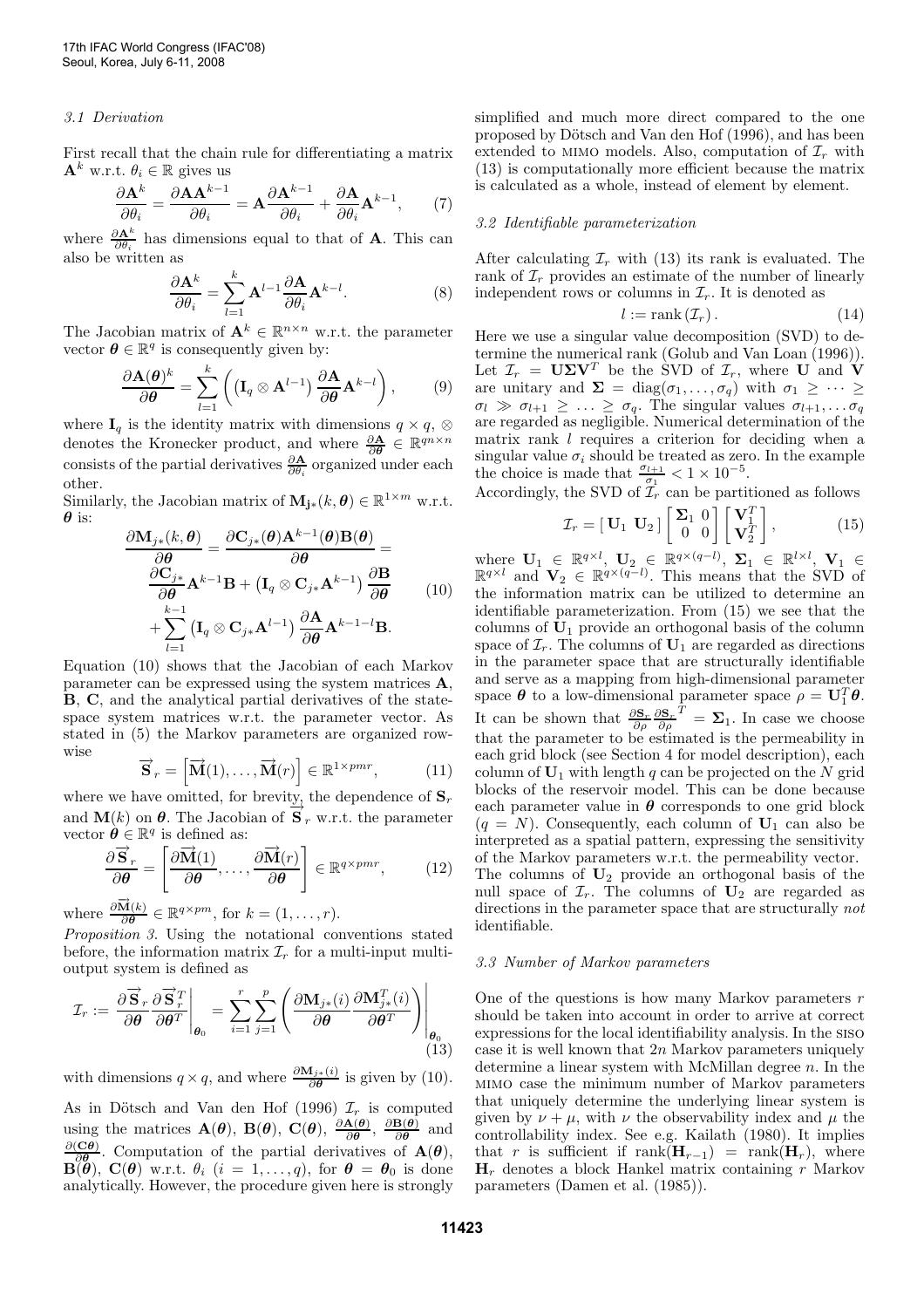## 3.4 Observability, sensitivity and controllability

The information matrix in (13) can be expressed in terms of controllability and observability properties of the model and the sensitivity of the state matrices w.r.t. the parameter vector  $\theta$ . In the following we assume that system matrices **B** and **C** are not dependent on  $\theta$ , which leads to an expression without  $\frac{\partial \mathbf{B}}{\partial \theta}$  and  $\frac{\partial \mathbf{C}}{\partial \theta}$ . This is also the case in the reservoir engineering example presented later.

For  $q = 1$ ,  $p = 1$  and  $r = 4$  we can write  $\frac{\partial \vec{S}_4}{\partial \theta} = [0 \; \mathbf{X}]$ , where

$$
\mathbf{X} = \begin{bmatrix} \mathbf{C} & \mathbf{C} \mathbf{A} & \mathbf{C} \mathbf{A}^2 \end{bmatrix} \begin{bmatrix} \frac{\partial \mathbf{A}}{\partial \theta} \\ \frac{\partial \mathbf{A}}{\partial \theta} \\ \frac{\partial \mathbf{A}}{\partial \theta} \end{bmatrix} \begin{bmatrix} \mathbf{B} & \mathbf{A} \mathbf{B} & \mathbf{A}^2 \mathbf{B} \\ \mathbf{B} & \mathbf{A} \mathbf{B} \\ \mathbf{B} & \mathbf{B} \end{bmatrix} .
$$
 (16)

In this expression a block diagonal matrix of the sensitivity of the state space matrices w.r.t. the parameter vector is left multiplied with the observability matrix, and right multiplied with a block Toeplitz matrix containing the controllability matrix and shifted controllability matrices. For  $q > 1$ ,  $p = 1$  and  $r = 4$ , the expression becomes

$$
\mathbf{X} = \left[ \begin{array}{c} (\mathbf{I}_q \otimes \mathbf{C}) \ (\mathbf{I}_q \otimes \mathbf{C}\mathbf{A}) \ (\mathbf{I}_q \otimes \mathbf{C}\mathbf{A}^2) \end{array} \right] \times \left[ \begin{array}{c} \frac{\partial \mathbf{A}}{\partial \theta} \\ \frac{\partial \mathbf{A}}{\partial \theta} \\ \frac{\partial \mathbf{A}}{\partial \theta} \end{array} \right] \left[ \begin{array}{ccc} \mathbf{B} & \mathbf{A}\mathbf{B} & \mathbf{A}^2\mathbf{B} \\ \mathbf{B} & \mathbf{A}\mathbf{B} \\ \mathbf{B} & \mathbf{B} \end{array} \right],
$$

which possesses a similar structure as (16).

## 4. RESERVOIR MODEL

The structural identifiability analysis is applied to a reservoir model. A reservoir model describes the fluid flow in a porous medium in time and space. The equations are based on a mass balance combined with Darcy's Law, which states that the fluid flow rate in a reservoir rock is proportional to the pressure gradient (Aziz and Settari (1986)). The model is non-linear, large-scale  $(10^5 - 10^6)$ states), can contain several tens of wells that can have measurement and control capabilities, and is uncertain in the model parameters and initial state. See Jansen (2007) and references therein for more material about the physical model. However, as concluded in e.g. Heijn et al. (2004) the dynamics of the reservoir model is in most cases several orders less then the number of states. This is mainly due to the unobservable and uncontrollable part of the reservoir model.

In this analysis we use a two-dimensional model, that contains only one fluid. The resulting model is linear in the states, but non-linear in the parameters. A five-point finite difference discretization in space and an implicit discretization in time yield the following state-space ordinary differential equation in discrete time

$$
\mathbf{p}(k+1) = \mathbf{A}(\boldsymbol{\theta})\mathbf{p}(k) + \mathbf{B}\mathbf{u}(k), \quad \mathbf{p}(0) = \mathbf{p}_0 \qquad (17)
$$
  

$$
\mathbf{y}(k) = \mathbf{C}\mathbf{p}(k), \qquad (18)
$$

where  $k \in \mathbb{Z}$  denotes discrete time. The state variables  $\mathbf{p} \in \mathbb{R}_+^n$  denote (positive) fluid pressures in each grid

block. The number of states is equal to the number of grid blocks. The input variables  $\mathbf{u} \in \mathbb{R}^m$  denote control settings such as injection or production rates or pressures in grid blocks containing wells. The output variables  $y \in$  $\mathbb{R}^p$  denote measured pressures in grid blocks containing wells.  $\mathbf{A}(\theta) \in \mathbb{R}^{n \times n}$  is a penta-diagonal matrix with entries that are a function of grid block volume, fluid density, compressibility, fluid viscosity, porosity in each grid block, and permeability in each grid block. The latter parameter can be interpreted as the conductivity of the fluid through the porous medium. We choose not to use a well inflow model, and therefore  $\mathbf{B} \in \mathbb{R}^{n \times m}$  is a sparse matrix containing ones in entries corresponding to a grid block containing a well.  $\mathbf{C} \in \mathbb{R}^{p \times n}$  is also a sparse matrix containing ones in entries corresponding to a grid block containing a well. At the boundaries no-flow conditions are assumed.

The linear, time-invariant reservoir model of (17,18) can be seen as a state-space model that is parameterized by a parameter vector  $\theta$ . Because the permeability in each grid block directly influences the flow, it is vital to estimate this parameter vector using the available measurements in order to obtain reliable model predictions and control strategies. Therefore, we propose to analyze the structural identifiability for this parameter vector and determine an identifiable subspace of the parameter space.

## 5. EXAMPLES AND APPLICATION

In this section the identifiability analysis is applied to two reservoir models. The first example is a siso model with 25 parameters. It mainly serves to show the influence of the permeability values on the information matrix. The second example is a mimo model with 441 parameters and five inputs and five outputs. It demonstrates the influence of the permeability values and also the position of the wells. The examples will show that the permeability estimation problem is ill-posed, as  $rank(\mathcal{I}_r) < q$ . More importantly, an identifiable parameterization is determined and visualized based on  $\mathcal{I}_r$ .

#### 5.1 Single input / single output

In the first example the identifiability analysis is performed on a reservoir model with 49 states and an equal number of parameters. The compressibility is  $c = 1 \times 10^{-10} Pa^{-1}$ , the viscosity is  $\mu = 1 \times 10^{-3} Pa \cdot s$ , the porosity is  $\phi = 0.2$ in each grid block, and each grid block has dimensions  $10m \times 10m \times 10m$ . The permeability is  $10^{-13}m^2$  and equal in each grid block (Fig. 2, left picture, top view of a 2D representation). The model contains one input and one output, which are both located in the middle grid block. This can be regarded as one well that measures and controls the pressure in the middle of the reservoir. We first determined  $r$  based on a rank evaluation of the two block Hankel matrices. The information matrix is calculated with  $r = 4$ , and rank $(\mathcal{I}_r)$  is evaluated. The singular values of  $\mathcal{I}_r$  decrease rapidly and  $\frac{\sigma_1}{\sigma_3} = 1 \times 10^{16}$ . The rank of the information matrix is  $l = 2$  with the cut-off value chosen as  $\frac{\sigma_{l+1}}{\sigma_l}$  $\frac{t_{i+1}}{\sigma_1} < 1 \times 10^{-5}$ . This means that in this case 2 parameters can be identified using pressure measurements.  $U_1$  has consequently dimensions of  $q \times 2$ and since each parameter is connected to a grid block each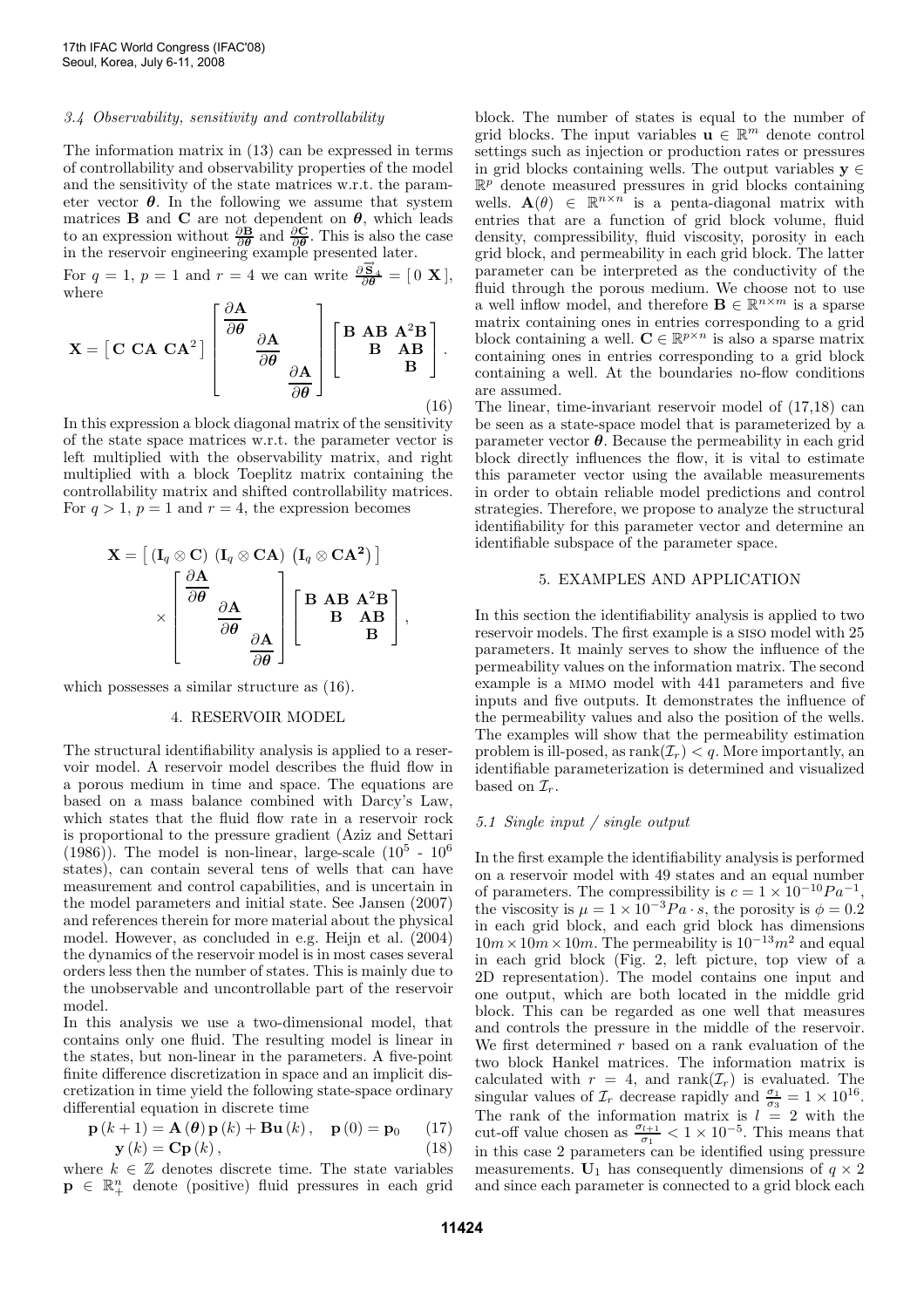

Fig. 2. Top view of a homogeneous permeability distribution with well location indicated by a grey dot (left) and corresponding dominant spatial patterns in parameter space (middle and right).



Fig. 3. Permeability distribution containing a streak with higher permeability values (left) and corresponding dominant spatial patterns in parameter space (middle and right).



Fig. 4. Permeability distribution containing a streak with lower permeability values (left) and corresponding dominant spatial patterns in parameter space (right).

column of  $U_1$  can be projected onto the reservoir grid (Fig. 2, middle and left picture). These spatial patterns can be interpreted as the dominant direction in the parameter space to which the output is sensitive to changes in  $\theta$ . We depicted the absolute values of  $U_1$  to show clearly which values are equal or close to 0. As can be seen in Fig. 2 the model parameters are mainly structurally identifiable around the well, because the values corresponding to these grid blocks are not equal or close to 0. Also, it is clear that a five-point spatial discretization scheme is used, because the parameter corresponding to the grid block containing a well and its four surrounding grid blocks are not close to 0. Finally, due to the symmetry in the model properties, the dominant directions in the parameter space also display symmetric patterns.

To show the influence of  $\theta_0$ , we changed the uniform permeability distribution and added a high-permeable streak to the uniform permeability distribution (Fig. 3, left picture). The value of the permeability in the streak is 10 times higher and the fluids in this area flow easier. We calculated the information matrix with  $r = 5$  and its rank is  $l = 2$ . However, the dominant directions in the parameter space that are sensitive to changes in the inputoutput behavior are different (Fig. 3, middle and right picture). Apparently, the input-output behavior is more sensitive to permeabilities with high values.

If the permeability in the streak is 10 times lower (Fig. 4, left picture), the rank of the information matrix is only  $l = 1$ . The corresponding dominant direction in parameter space is plotted in the right picture of Fig. 4, and



Fig. 5. Permeability distribution (top view) for mimo example. Grey dots indicate well positions.

shows that the input-output behavior is less sensitive to permeabilities with low values.

# 5.2 Multiple input / multiple output

In the second example the identifiability analysis is performed on a reservoir model with 441 states and an equal number of parameters. The permeability distribution consists of three zones: the upper left corner has a high permeability, the lower right corner a low permeability, and the intermediate zone an intermediate permeability (Fig. 5). The other physical parameters are chosen the same as in the first example. The model contains 5 wells, all with measurement and control capabilities. This means that the model has 5 inputs and 5 outputs. The wells are distributed in a characteristic five-spot pattern, indicated in Fig. 5 by grey circular shapes. We computed the corresponding impulse response, which revealed that there is a negligible interaction between the wells in the case of a single-phase flow model. However, interaction between the wells is more likely in the case of a multiphase flow model. For example, if water is injected via an injection well and displaces oil towards a production well, there is clearly interaction between the injection and production well when the front between the fluids reaches the production well.

It was found that in this case with 19 Markov parameters rank( $\mathbf{H}_r$ ) was not increasing anymore and rank( $\mathbf{H}_{r-1}$ ) = rank $(\mathbf{H}_r)$ . The information matrix is therefore calculated with  $r = 19$ . The singular values of  $\mathcal{I}_r$  are plotted in the left part of Fig. 6. The 30 largest singular values are plotted again in the right part of Fig. 6. For this example the rank of  $\mathcal{I}_r$  is more difficult to determine, because the difference between two subsequent singular values is less distinct than for the siso example. However, we do see that at least σ(18) to σ(q) are close to machine precision. This means that the maximum number of parameters that can be structurally identified with perfect pressure measurements and finite machine precision is only 17 (out of a total of 441).

The absolute singular vectors, the columns of  $|U|$ , corresponding to the 9 largest singular values are depicted in Fig. 7. The first singular vector, the most dominant direction in the parameter space, corresponds to a well in the part with a lower permeability. The next three singular vectors correspond to wells in the part with the intermediate permeability. The fifth to eighth singular vectors correspond to the well in the part with a higher permeability, where each subsequent vector covers a larger area. The last singular vector corresponds to a well in the part with the intermediate permeability. From this